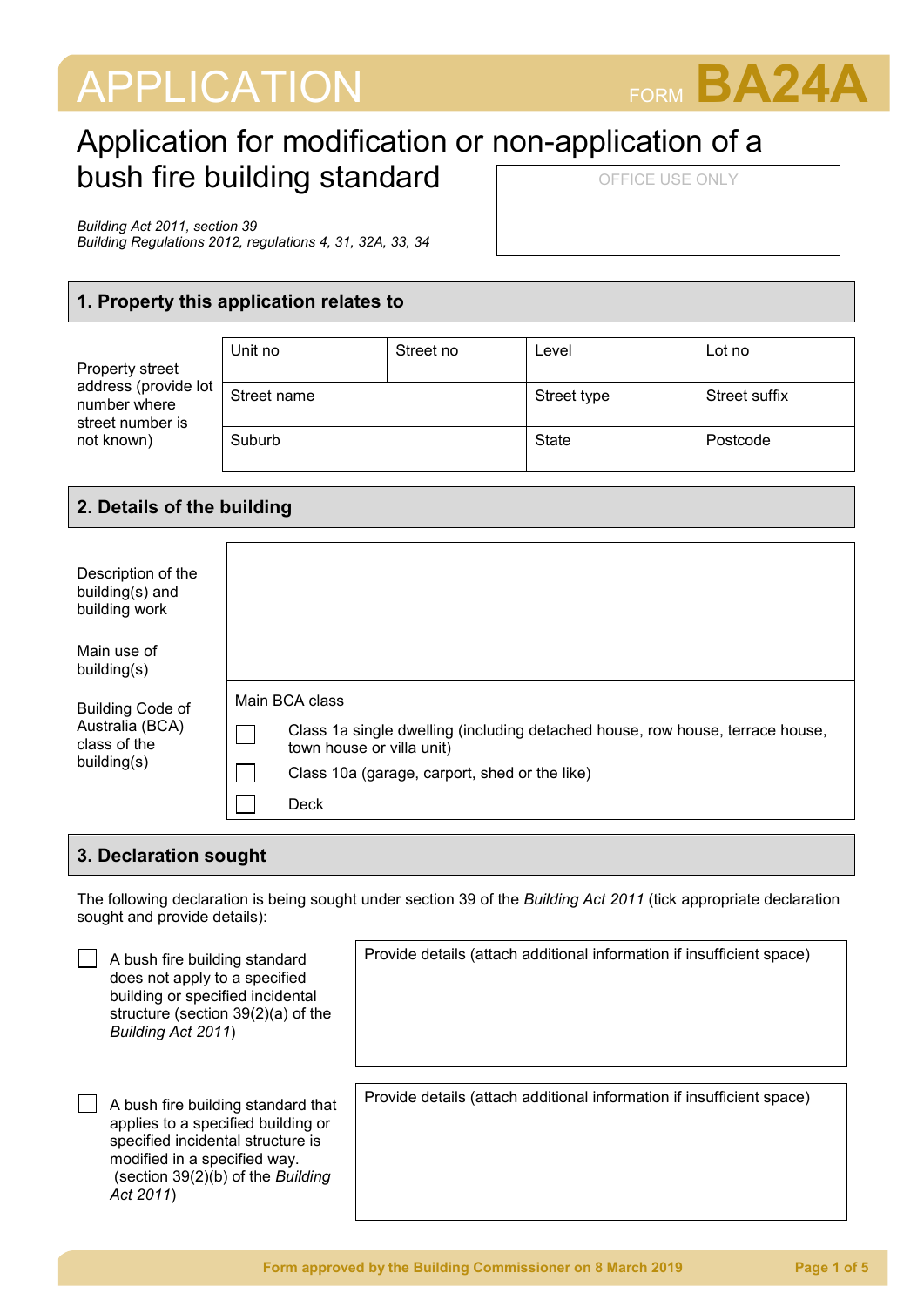#### **4. Owner details**

Where there are multiple owners, please attach a list with the names and signatures of each owner.

| Owner's name                                                   |             |           |              |             |          |                            |
|----------------------------------------------------------------|-------------|-----------|--------------|-------------|----------|----------------------------|
| <b>Postal Address</b><br>Street address<br>(provide lot number | Unit no     | Street no | Level        |             |          | Lot no                     |
| where street<br>number is not<br>known)                        | Street name |           |              | Street type |          | Street suffix              |
|                                                                | Suburb      |           | <b>State</b> | Postcode    |          | Country (if not Australia) |
| <b>OR</b>                                                      |             |           |              |             |          |                            |
| PO Box address                                                 | PO Box no   |           |              |             |          |                            |
|                                                                | Suburb      |           | <b>State</b> |             | Postcode | Country (if not Australia) |
|                                                                |             |           |              |             |          |                            |
| Email address                                                  |             |           |              |             |          |                            |
| Phone/fax                                                      | Phone no    |           |              | Fax         |          |                            |
| Owner's signature*                                             |             |           |              |             |          | Date                       |

\*If you are authorised to sign on behalf of the owner, please provide your written legal authorisation with your application.

### **5. Applicant details**

| Applicant's name<br>(If the applicant is<br>not the owner)                       |                      |  |              |             |          |                            |
|----------------------------------------------------------------------------------|----------------------|--|--------------|-------------|----------|----------------------------|
| <b>Postal Address</b>                                                            |                      |  |              |             |          |                            |
| Street address<br>(provide lot number<br>where street<br>number is not<br>known) | Unit no<br>Street no |  |              | Level       |          | Lot no                     |
|                                                                                  | Street name          |  |              | Street type |          | Street suffix              |
|                                                                                  | Suburb               |  | <b>State</b> |             | Postcode | Country (if not Australia) |
| <b>OR</b>                                                                        |                      |  |              |             |          |                            |
| PO Box address                                                                   | PO Box no            |  |              |             |          |                            |
|                                                                                  | Suburb               |  | <b>State</b> |             | Postcode | Country (if not Australia) |
|                                                                                  |                      |  |              |             |          |                            |
| Email address                                                                    |                      |  |              |             |          |                            |
|                                                                                  | Phone no             |  |              | Fax         |          |                            |

Phone/fax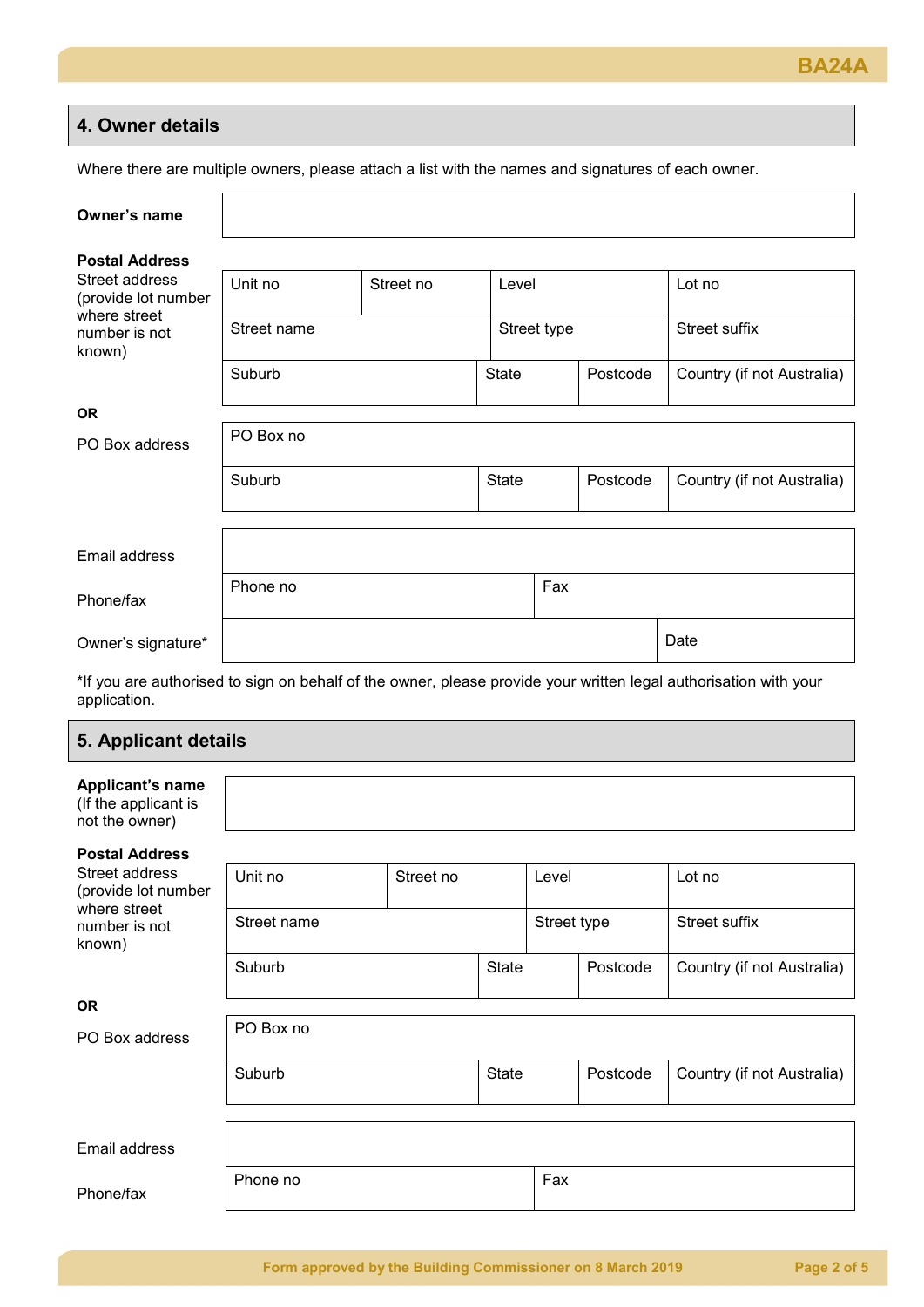#### **6. Statement by applicant**

I,

Full name of applicant

being the applicant seeking a declaration under section 39 of the *Building Act 2011* in relation to the building or incidental structure at:

Property street address (provide lot number where street number is not known)

| Unit no     | Street no | Level        | Lot no        |
|-------------|-----------|--------------|---------------|
| Street name |           | Street type  | Street suffix |
| Suburb      |           | <b>State</b> | Postcode      |

am of the opinion that making the declaration: (complete either 1. or 2.)

1. is in the public interest for the following reasons:

Provide details (attach additional information if insufficient space)

2. or is consistent with the purpose of a written law or a Commonwealth law. Specify the law and explain the reasons that it is consistent.

Provide details (attach additional information if insufficient space)

Signature of applicant **Date**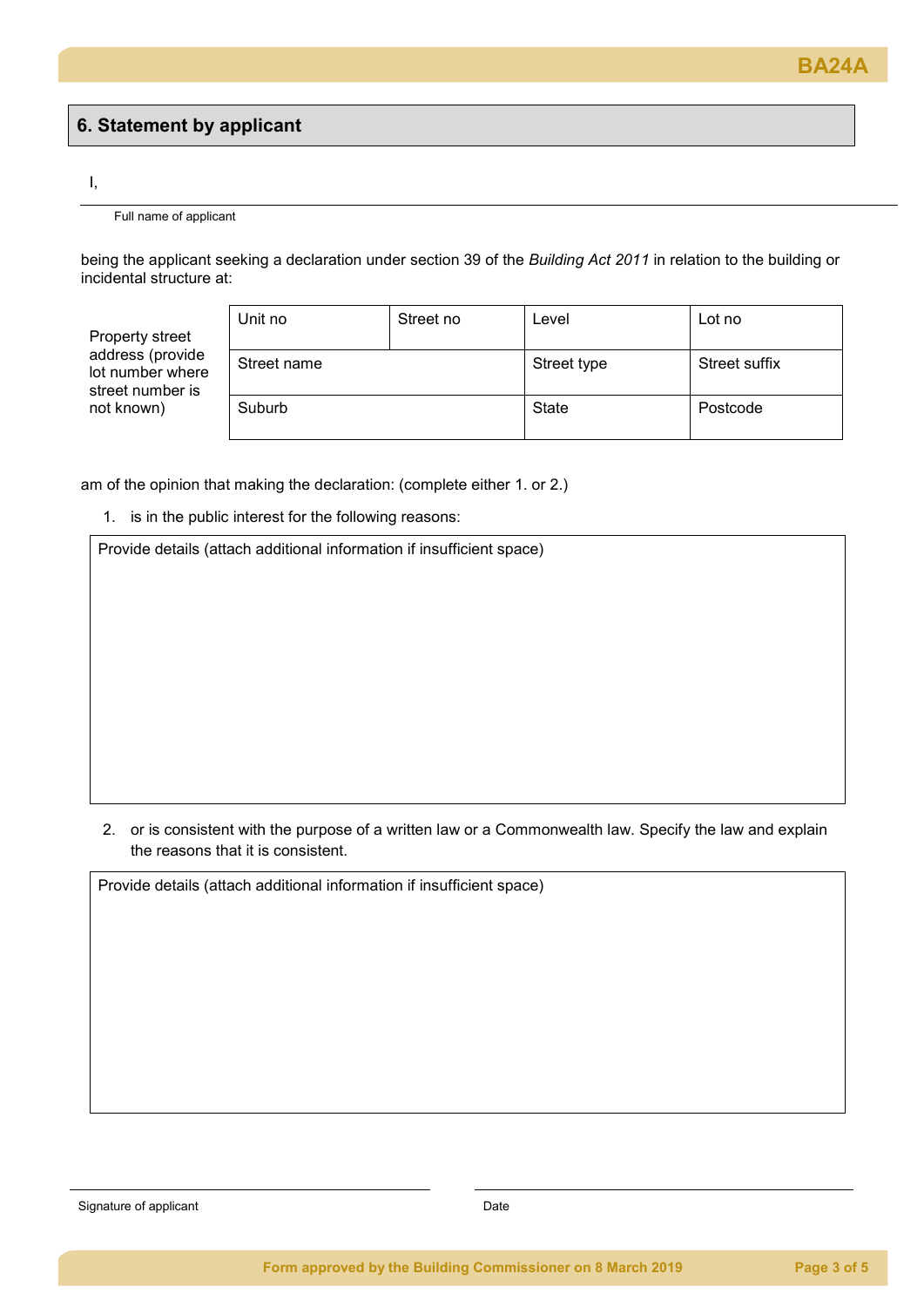## **7. Statement by accredited person**

#### I,

#### Full name of accredited person

confirm that I have assessed this application that seeks a declaration that a bush fire building standard does not apply or is modified in a specified way in relation to the building or incidental structure at:

Property street address (provide lot number where street number is not known)

| Unit no     | Street no | Level                        | Lot no   |
|-------------|-----------|------------------------------|----------|
| Street name |           | Street suffix<br>Street type |          |
| Suburb      |           | State                        | Postcode |

Pursuant to section 39 of the *Building Act 2011* and regulation 32A of the Building Regulations 2012, I make the following statements:

1. The Bushfire Attack Level (BAL) for the building site is:

Provide details (attach additional information if insufficient space)

2. Each risk to people, property or the environment that the bush fire performance requirement if applied, prevents or minimises:

Provide details (attach additional information if insufficient space)

3. If, and the extent to which, a risk to people, property or the environment would be increased if the bush fire performance requirements did not apply, or was modified in the way proposed by the applicant:

Provide details (attach additional information if insufficient space)

| Signature of accredited person     |                                 | Date                 |  |  |
|------------------------------------|---------------------------------|----------------------|--|--|
| <b>Accredited</b><br>person's name |                                 |                      |  |  |
| Accreditation<br>details           | Accrediting body / organisation | Accreditation scheme |  |  |
|                                    | Accreditation number            | Accreditation level  |  |  |